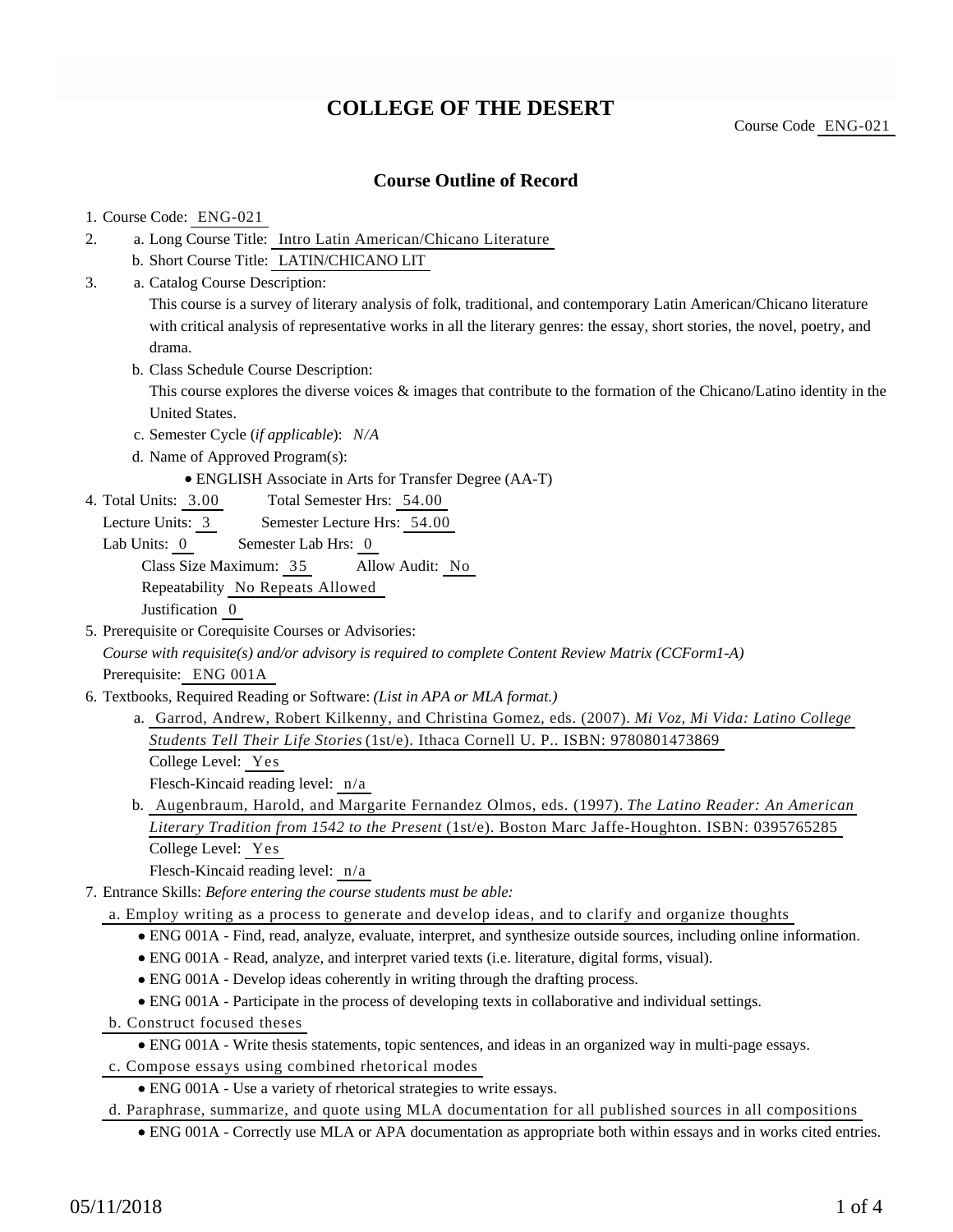## ENG 021-Intro Latin American/Chicano Literature

8. Course Content and Scope:

#### Lecture:

a. Acquaint students with the basic elements of Chicana/o literature, including film (as text) and corridos/song (as text).

b. Provide a brief overview of the Post Colonial and Post modern eras of Chicana/o literary production.

 $|c$ . Offer background information about the social, cultural, and historical context in which the literature is found.

d. Discuss the form, content, themes, and contemporary relevance of the literature, poetry, plays, and lyrics of Chicana/o literature.

e. Discuss the themes of migration, displacement, self-identity, community, and self determination.

f. Discuss the issues of cultural nationalism, subjectivity, traditions, self-identity, history, origin and resistance in Chicana/o literature.

g. Offer an overview of Chicana/o theater history, including contemporary productions.

h. Provide information about the Chicana/o's sources and multi cultural contemporaries.

Lab: *(if the "Lab Hours" is greater than zero this is required)*

9. Course Student Learning Outcomes:

1. Analyze and evaluate the literature of the genre for relevant historical, political and aesthetic elements in pre- and post-Chicano Movement through modern literature.

2. Identify and distinguish the relevant features of the historical thought and times that shaped the literature.

3. Demonstrate an awareness of and confidence in one's own voice as an author.

4. Synthesize literary criticism.

10. Course Objectives: Upon completion of this course, students will be able to:

a. Identify, discuss and describe the basic elements of Chicana/o literature.

b. Demonstrate an understanding of the resistant function of Chicana/o narrative and its position in American literature.

c. Describe the multi-cultural milieu associated with Chicana/o literature

d. Read and comprehend Chicana/o literature, poetry, plays and lyrics (corridos)

e. Identify the form, content, themes and contemporary relevance of the literature, poetry, plays and lyrics of Chicana/o literature.

f. Identify the issues of cultural nationalism, subjectivity, tradition, self identity, history, origin, and resistance in the literature, poetry, plays and lyrics of Chicana/o literature. Identify the themes of migration, displacement, self identity, community, and self determination.

g. Demonstrate familiarity with the Post Colonial and Postmodern eras of Chicana/o literary production.

h. Demonstrate an understanding of the sources and multi cultural contemporaries of Chicana/o literature.

i. Describe the interactive staging techniques of theatre groups such as the Teatro Campesino and their role in social protest.

- 11. Methods of Instruction: *(Integration: Elements should validate parallel course outline elements)* 
	- a. Discussion

b. Lecture

Other Methods:

a. Films, video, audio tapes, laser disks, or DVD's b. Field trips to see live productions of Chicana/o plays, musical performances and relevant academic conferences.

12. Assignments: (List samples of specific activities/assignments students are expected to complete both in and outside of class.) In Class Hours: 54.00

Outside Class Hours: 108.00

a. Out-of-class Assignments

**Response Papers**: (1-2 pages each) **Short Essays**: (3-4 pages) **Final Essay**: (7-10 pages)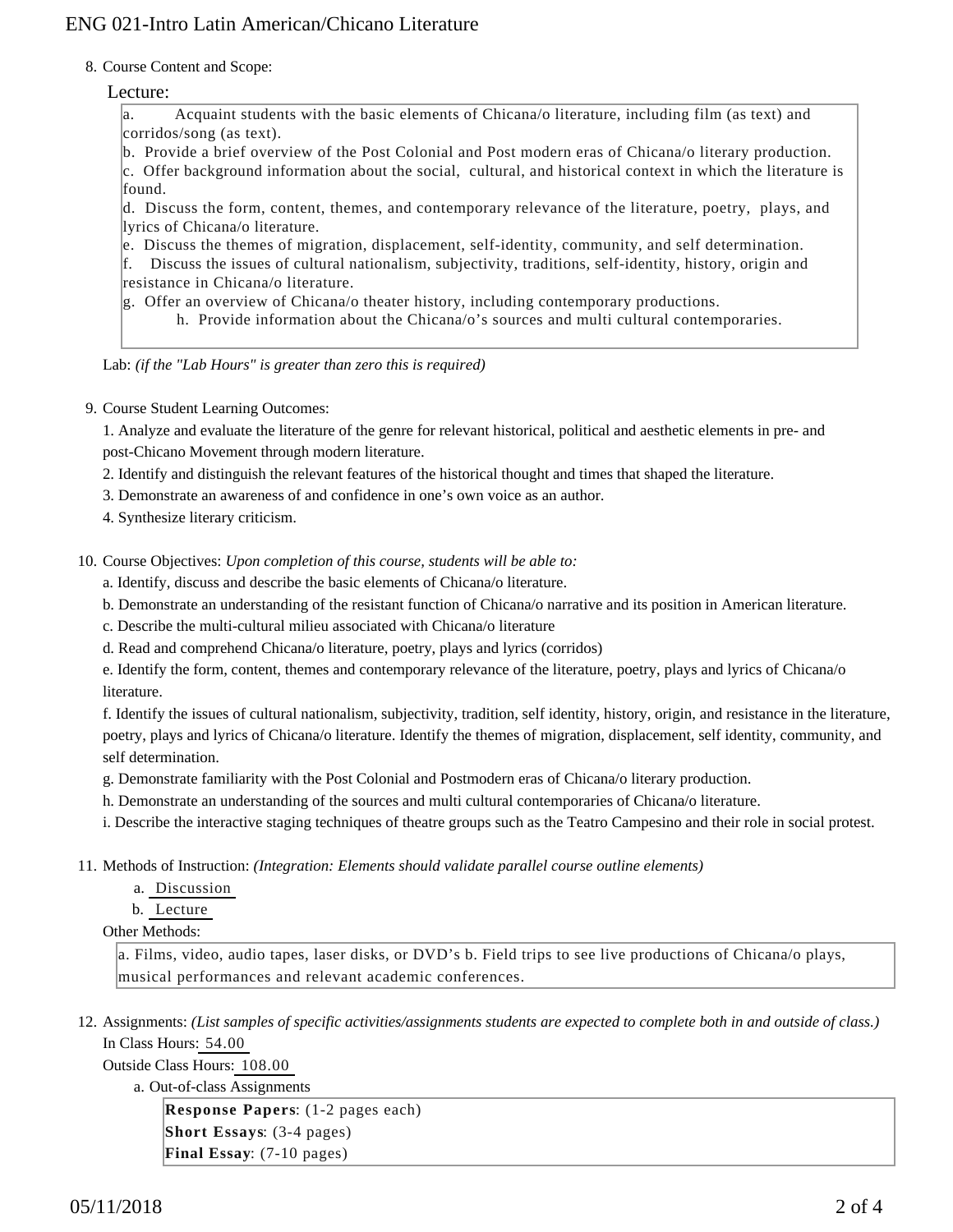## ENG 021-Intro Latin American/Chicano Literature

b. In-class Assignments

Midterm and Final exams Class presentations

- 13. Methods of Evaluating Student Progress: The student will demonstrate proficiency by:
	- College level or pre-collegiate essays
	- Written homework

Quizzes and homework

- Critiques
- Guided/unguided journals

Reading Response Journals

- Term or research papers
- Reading reports
- Presentations/student demonstration observations
- Group activity participation/observation
- True/false/multiple choice examinations
- Mid-term and final evaluations
- Student participation/contribution
- Student preparation
- Oral and practical examination Oral Presentations
- 14. Methods of Evaluating: Additional Assessment Information:
- 15. Need/Purpose/Rationale -- All courses must meet one or more CCC missions.

PO-GE C3 – Arts, Humanities, and Culture

Analyze the variety of forms of expression and how those are used to communicate social, cultural, and personal

ideas, feelings, and concepts;

Connect knowledge of self and society to larger cultural contexts.

IO - Critical Thinking and Communication

 Appreciate diversity as it is expressed in multiple disciplines and across various cultures through reading, speaking and writing.

16. Comparable Transfer Course

| <b>University System</b> | Campus | <b>Course Number</b> | <b>Course Title</b> | <b>Catalog Year</b> |
|--------------------------|--------|----------------------|---------------------|---------------------|
|                          |        |                      |                     |                     |

17. Special Materials and/or Equipment Required of Students:

| 18. Materials Fees: | <b>Required Material?</b> |  |
|---------------------|---------------------------|--|
|---------------------|---------------------------|--|

#### **Material or Item Cost Per Unit Total Cost Per Unit Total Cost Per Unit Cost Per Unit Cost Per Unit Cost Per Unit Cost Per Unit Cost Per Unit Cost Per Unit Cost Per Unit Cost Per Unit Cost Per Unit Cost Per Unit Cost Per U**

19. Provide Reasons for the Substantial Modifications or New Course:

Course update

- a. Cross-Listed Course *(Enter Course Code)*: *N/A* b. Replacement Course *(Enter original Course Code)*: *N/A* 20.
- 21. Grading Method *(choose one)*: Letter Grade Only
- 22. MIS Course Data Elements